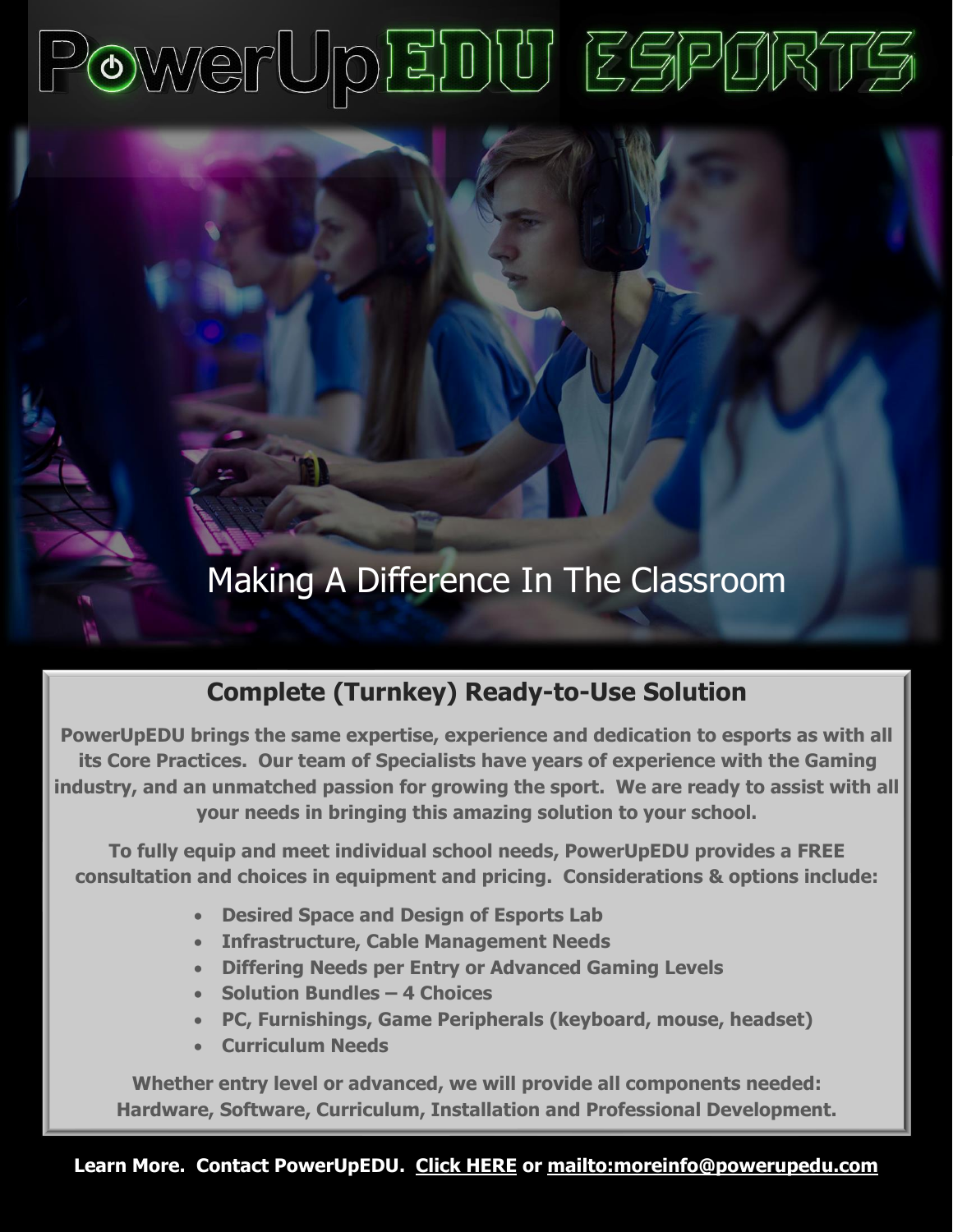

# 5 Key Parts to the Solution



Headphones, Keyboard, Management Management, Management, Curriculum Based Curriculum Controllers, Mouse Keyboard, Controllers, PC, Desk, Chair, **League** Lab Design, Cable Coach Accreditation, STEM/STEAM Controllers, Mouse, etc Software, Games Infrastructure in Implementation Solutions: Game



**Management** Software, Games Streaming Diatfo Streaming Platforms

#### **Hardware Software Installation Services Professional Curriculum**



**Management,** Infrastructure

 **Learning**



Implementation)

**Curriculum Implementation** Accreditation,



**Based Curriculum** Solutions: Game Curriculum Solutions<br>Collapside Solutions Streaming Platforms **Example 2** and the streaming Platforms and the streaming Design & Development

Development)

#### **Configurations**

**Entry or Advanced Gaming Levels Consist of the following elements:**

- **Gaming PC**
- **Gaming Peripherals (Mouse, Keyboard, Headphones, Monitor, Etc)**
- **Gaming Furniture (Desk and Chair)**

PowerUpEDU partners with industry leaders who share our passion for academic success and working together we have developed an esports solution to achieve best results.



**Learn More. Contact PowerUpED[U. Click HERE](https://powerupedu.com/contact-us/) or<mailto:moreinfo@powerupedu.com>**